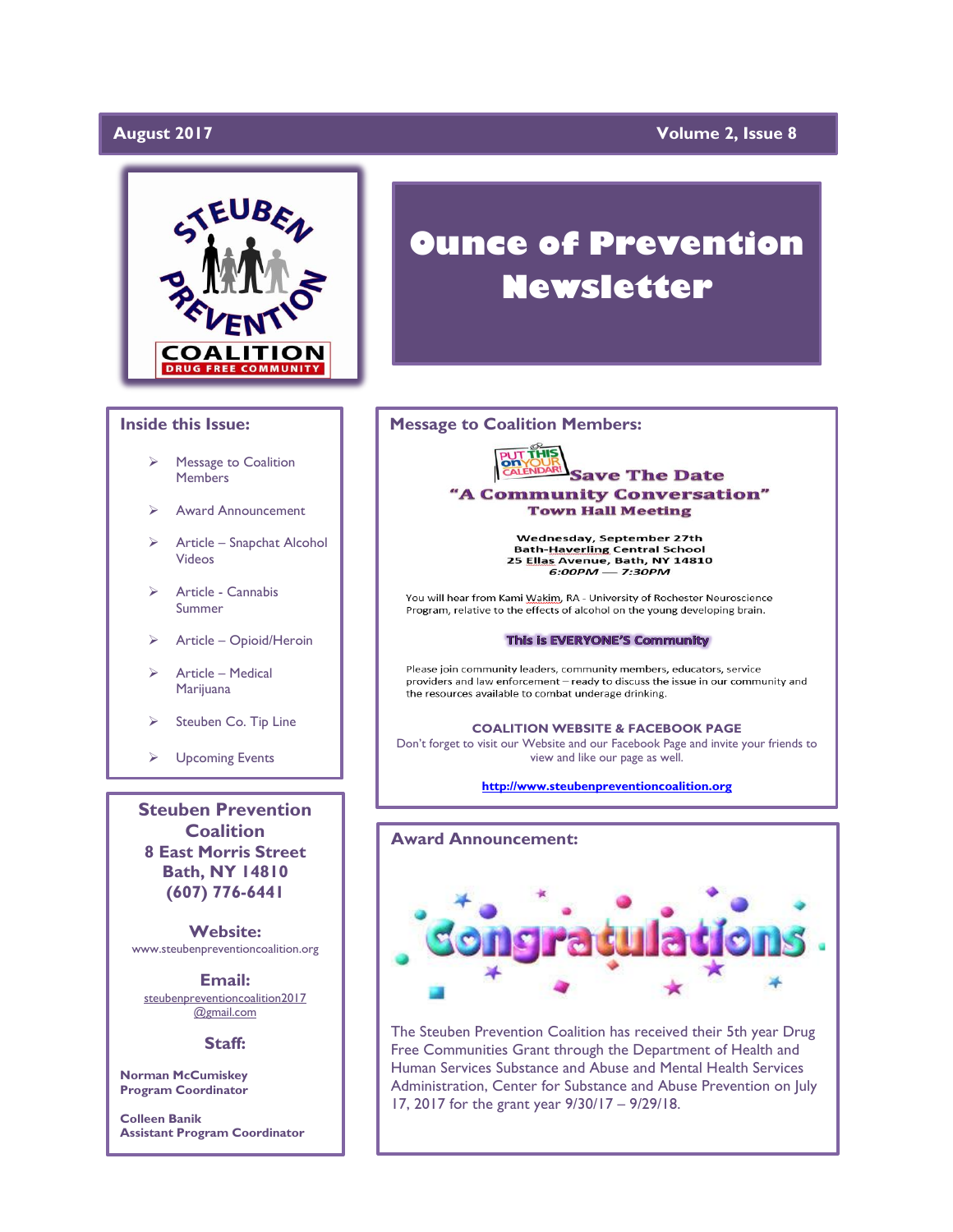# **August 2017 Page 2 Volume 2, Issue 8**

# **Article: Snapchat Video Shows Young Women Drinking Before Fatal Crash**

Associated Press *July 26, 2017*

BETHEL PARK, Pa. — A series of Snapchat videos posted by one of three young people killed in an SUV crash shows them drinking in the vehicle beforehand and passing around a vodka bottle, police said. A fourth person in the vehicle was critically injured.

Police in Bethel Park, in suburban Pittsburgh, have been examining an 8 minute compilation of the videos that an unnamed friend of one victim, posted on YouTube. These videos were on Snapchat in the hours and minutes leading up to the crash. Investigators are hoping the video will help them determine who was drinking and how much before the crash.

"I would speak to our teens and young adults out there: You're not invincible," Police Chief Tim O'Conner said late Tuesday. "You may set out to have a good time, and that's your intention, but when you mix alcohol and driving, you could wind up dead."

Police found an empty vodka bottle, which can be seen being passed around in the vehicle in the video. The vodka bottle, with liquid in it, can be seen between a passenger's legs while she's in the driver's seat, and later she can be seen drinking from it. The driver can also be seen holding a can of Pabst Blue Ribbon beer while driving.





[www.steubenpreventioncoalition.org](http://www.steubenpreventioncoalition.org/)

# **Study Finds Link Between Depression and Cannabis Use Among Youth**

A study looking at the cumulative effects of depression in youth, found that young people with chronic or severe forms of depression were at elevated risk for developing a problem with cannabis in later adolescence.

The study led by UW Medicine researchers interviewed 521 students recruited from four Seattle public middle schools. Researchers used data from annual assessments when students were ages 12-15 and then again when they were 18. The results were published in the journal Addiction.

"The findings suggest that if we can prevent or reduce chronic depression during early adolescence, we may reduce the prevalence of cannabis use disorder," said lead author Isaac Rhew, research assistant professor of psychiatry and behavioral sciences at the University of Washington School of Medicine.

What researchers called "a 1 standard deviation increase" in cumulative depression during early adolescence was associated with a 50 percent higher likelihood of cannabis-use disorder.

According to researchers, during the past decade cannabis has surpassed tobacco with respect to prevalence of use among adolescents. Cannabis and alcohol are the two most commonly used substances among youth in the United States. They pointed to one national study showing increases in prevalence of cannabis use disorder and alcohol use disorder in the United States, especially among young adults.

Longitudinal studies looking at the link between depression and later use of alcohol and cannabis, however, have been mixed. Some show a link. Others don't. But most studies have assessed adolescent depression at a single point in time -- not cumulatively, said the researchers. Further, there have been differences in how substance use has been measured ranging from the initiation of any use to heavier problematic forms of use.

The study oversampled for students with depressive and/or conduct problems. The researchers were surprised to see that the prevalence of cannabis and alcohol use disorder in this study was notably higher than national estimates with 21 percent meeting criteria for cannabis use disorder and 20 percent meeting criteria for alcohol use disorder at age 18.

What effect the easing of marijuana laws in Washington state had on the youth is unclear. Researchers said it would be informative to conduct a similar study in a state with more strict marijuana laws to understand whether the relationship between depression and cannabis misuse would still hold in areas where marijuana may be less accessible.

The age 18 substance abuse assessments occurred between 2007-2010. Washington state legalized medical cannabis in 1998 and its medical cannabis market expanded greatly after 2009 when the federal justice department issued a ruling known as the Ogden Memo. And in 2003, the city of Seattle made cannabis offenses the lowest enforcement priority for police and the city attorney.

 $\mathcal{L}_\text{max}$  and  $\mathcal{L}_\text{max}$  and  $\mathcal{L}_\text{max}$  and  $\mathcal{L}_\text{max}$ 

University of Washington Health Sciences/UW Medicine. "Depression among young teens linked to cannabis use at 18: Seattle-focused study suggests earlier intervention with depressed youths could reduce rate of cannabis-use disorder." ScienceDaily. ScienceDaily, 17 July 2017[. www.sciencedaily.com/releases/2017/07/170717151031.htm](http://www.sciencedaily.com/releases/2017/07/170717151031.htm)

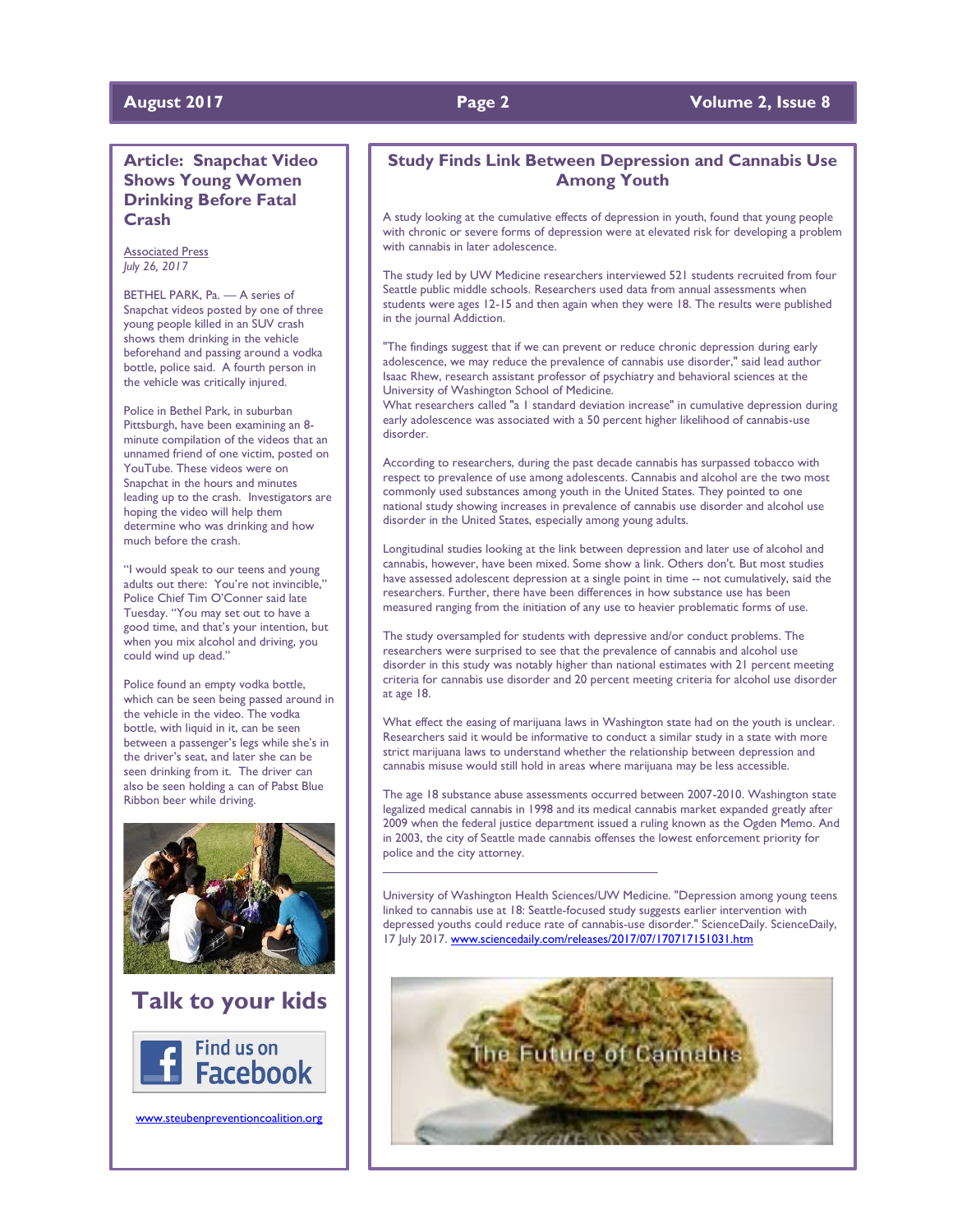## **Article: Opioid/Heroin Use in Steuben County**

*By: Norman McCumiskey Program Coordinator Steuben Prevention Coalition*

The opioid/heroin use nationally is in epidemic proportions. There are approximately 91 deaths every day in the United States due to opioid use and misuse. In Steuben County, the NYS data for 2015 involving opioids (including opioid pain relivers) and heroin is as follows: deaths = 5, outpatient emergency department visits = 14, and hospitalizations = 17. Also of importance, the number of clients admitted to an OASAS certified chemical dependency treatment facility for 2015 was 347. This data, although unbelievable, is underreported. For example, in 2015 in one of Steuben counties cities there was 5 heroin deaths alone in 2015. It is believed that there is often a delay is deaths being reported due to toxicology reports often taking six months to get the results.

The Steuben Prevention coalition every two years performs a Prevention Needs Assessment with our 13 county school districts. For our latest 2015 survey, opioid/heroin use reported by grades shows the following: grade  $8 = .7\%$ , grade  $10 =$ .7% and grade 12 = 3.2%. With the opioid/heroin numbers so low, our coalition is now attempting to discover age what age groups individuals are most likely to begin using opioid/heroin. We are currently gathering data with different age groups among the young adult and adult populations in Steuben County. We are using a survey developed by the NYS Office of Alcohol and Substance Abuse Services (OASAS). With this data, we will be better able to determine when would be the most effective age to start prevention efforts and thus reduce the opioid/heroin problem in our county.



### **August 2017 Page 3 Volume 2, Issue 8**

## **Article: Medical Marijuana Programs**

# **New York State Department of Health Announces New Regulations to Improve State's Medical Marijuana Program for Patients, Practitioners, and Registered Organizations**

ALBANY, NY (August 10, 2017) - The New York State Department of Health today announced a new set of regulations that will continue the expansion of the state's Medical Marijuana Program, while improving its experience for patients, practitioners and registered organizations alike. Once adopted, the new regulations will allow for the sale of additional medical marijuana products,and improved experience for patients and visitors at dispensing facilities and the addition of new courses that will allow prospective practitioners to complete their training in a shorter amount of time.

"This is yet another positive step forward for New York State's Medical Marijuana Program," said New York State Department of Health Commissioner Dr. Howard Zucker. "These regulations will continue to improve the program in several ways, including making new forms of medical marijuana available and improving the dispensing facility experience."

# **New Regulations to Improve Program Experience for Patients, Practitioners and Registered Organizations**

#### *Expanding the Variety of Medical Marijuana Products*

Under the new regulations, registered organizations will be allowed to manufacture and distribute additional products including topicals such as lotions, ointments and patches, as well as solid and semi-solid products including chewable and effervescent tablets and lozenges. Certain non-smokable forms of ground plant material will also be permissible for manufacture and distribution. All products will be subject to rigorous testing and the Department will reserve the right to exclude inappropriate products or those which pose a threat to the public.

### *Improving the Dispensing Facility Experience*

The new regulations will also allow prospective patientsand practitioners to enter a dispensing facility to speak directly with an RO representative, learn about products, and get information about the medical marijuana program.In addition, these measures will allow people other than designated caregivers to accompany certified patients to the dispensing facility.

#### *Refining the Training Program for Practitioners*

Based on feedback from practitioners,the Department's proposed regulations will allow for shortened versions of the practitioner's course required to certify patients for medical marijuana, in addition to the currently available four-hour courses.The Department will work with course providers to offer a two-hour course, which is similar to other medical education courses.

#### *Other Regulatory Actions*

In addition, the proposed regulations also make a number of changes to help enhance the medical marijuana program. These changes include broadening the capability of registered organizations to advertise, streamlining the manufacturing requirements for medical marijuana products, amending security requirements, and clarifying laboratory testing methods, among other actions.

The proposed regulations will be published in the New York State Register on August 23, 2017. They will then be subject to a 30-day public comment period before they can be adopted.